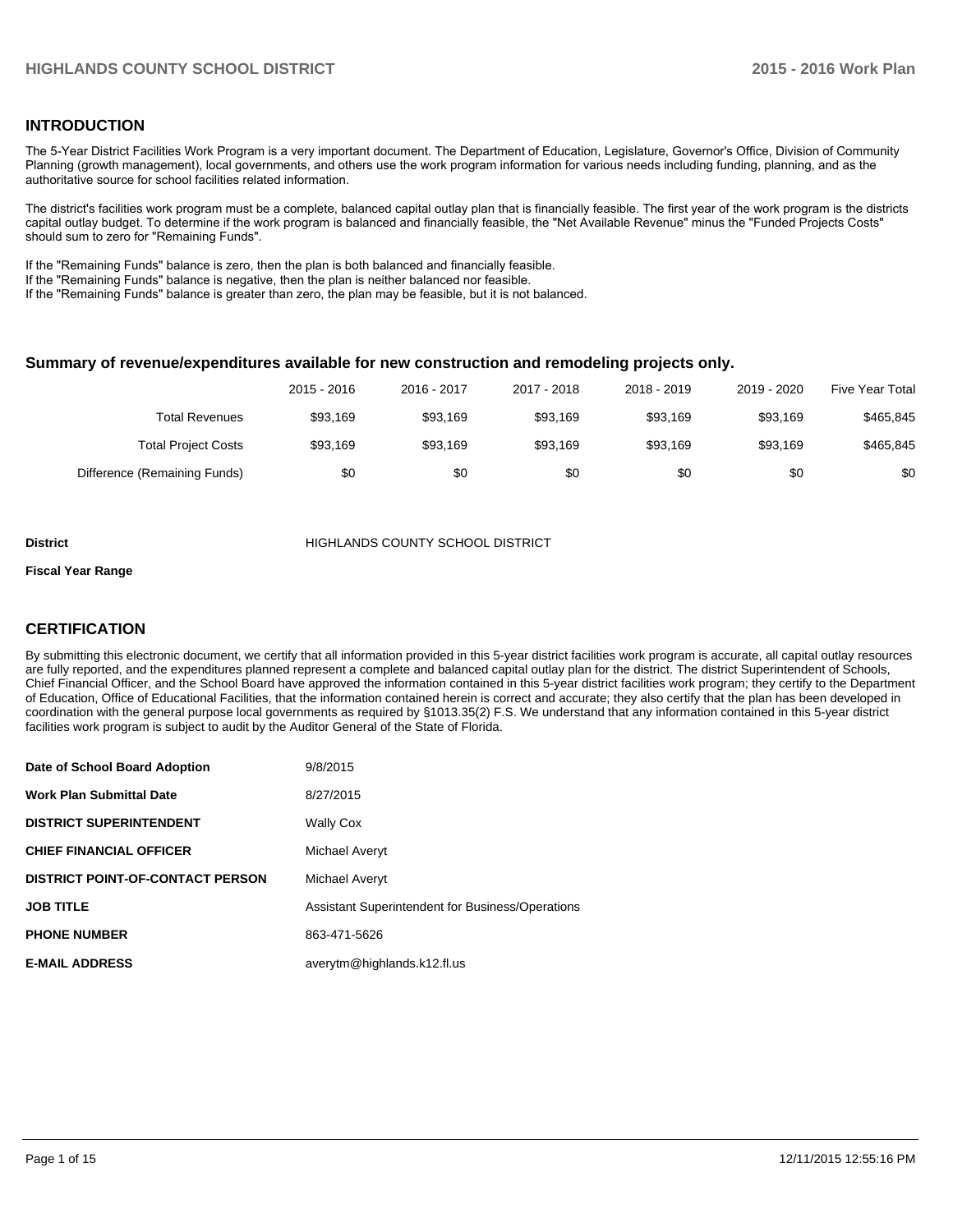# **Expenditures**

#### **Expenditure for Maintenance, Repair and Renovation from 1.50-Mills and PECO**

Annually, prior to the adoption of the district school budget, each school board must prepare a tentative district facilities work program that includes a schedule of major repair and renovation projects necessary to maintain the educational and ancillary facilities of the district.

|                                  | Item                                                                                                                                                                                                                                                                                                                                                                                                                                                                                             | 2015 - 2016<br><b>Actual Budget</b> | 2016 - 2017<br>Projected | 2017 - 2018<br>Projected | 2018 - 2019<br>Projected | 2019 - 2020<br>Projected | <b>Total</b> |
|----------------------------------|--------------------------------------------------------------------------------------------------------------------------------------------------------------------------------------------------------------------------------------------------------------------------------------------------------------------------------------------------------------------------------------------------------------------------------------------------------------------------------------------------|-------------------------------------|--------------------------|--------------------------|--------------------------|--------------------------|--------------|
| <b>HVAC</b>                      |                                                                                                                                                                                                                                                                                                                                                                                                                                                                                                  | \$100.000                           | \$100,000                | \$100,000                | \$100,000                | \$100,000                | \$500,000    |
| Locations:                       | AVON ELEMENTARY, FRED WILD ELEMENTARY, WOODLAWN ELEMENTARY                                                                                                                                                                                                                                                                                                                                                                                                                                       |                                     |                          |                          |                          |                          |              |
| Flooring                         |                                                                                                                                                                                                                                                                                                                                                                                                                                                                                                  | SO <sub>2</sub>                     | \$0                      | \$0                      | \$0                      | \$0                      | \$0          |
|                                  | Locations: No Locations for this expenditure.                                                                                                                                                                                                                                                                                                                                                                                                                                                    |                                     |                          |                          |                          |                          |              |
| Roofing                          |                                                                                                                                                                                                                                                                                                                                                                                                                                                                                                  | \$0                                 | \$0                      | \$0                      | \$0                      | \$0                      | \$0          |
|                                  | Locations: No Locations for this expenditure.                                                                                                                                                                                                                                                                                                                                                                                                                                                    |                                     |                          |                          |                          |                          |              |
| Safety to Life                   |                                                                                                                                                                                                                                                                                                                                                                                                                                                                                                  | \$50,000                            | \$50.000                 | \$50,000                 | \$50,000                 | \$50,000                 | \$250,000    |
| Locations:                       | ACHIEVEMENT CENTER, AVON ELEMENTARY, AVON PARK BUS GARAGE, AVON PARK MIDDLE, AVON PARK SENIOR HIGH,<br>CRACKER TRAIL ELEMENTARY, E O DOUGLAS & WALTER SHIREY COMPLEX, FRED WILD ELEMENTARY, HILL-GUSTAT MIDDLE,<br>LAKE COUNTRY ELEMENTARY, LAKE PLACID ELEMENTARY, LAKE PLACID MIDDLE, LAKE PLACID SENIOR HIGH, MEMORIAL<br>ELEMENTARY SCHOOL, PARK ELEMENTARY, SEBRING MIDDLE, SEBRING SENIOR HIGH, SUN & LAKE ELEMENTARY, THE<br>KINDERGARTEN LEARNING CENTER, WOODLAWN ELEMENTARY            |                                     |                          |                          |                          |                          |              |
| Fencing                          |                                                                                                                                                                                                                                                                                                                                                                                                                                                                                                  | \$0                                 | \$0                      | \$0                      | \$0                      | \$0                      | \$0          |
|                                  | Locations: No Locations for this expenditure.                                                                                                                                                                                                                                                                                                                                                                                                                                                    |                                     |                          |                          |                          |                          |              |
| Parking                          |                                                                                                                                                                                                                                                                                                                                                                                                                                                                                                  | \$0                                 | \$0                      | \$0                      | \$0                      | \$0                      | \$0          |
|                                  | Locations: No Locations for this expenditure.                                                                                                                                                                                                                                                                                                                                                                                                                                                    |                                     |                          |                          |                          |                          |              |
| Electrical                       |                                                                                                                                                                                                                                                                                                                                                                                                                                                                                                  | \$0                                 | \$0                      | \$0                      | \$0                      | \$0                      | \$0          |
| Locations:                       | No Locations for this expenditure.                                                                                                                                                                                                                                                                                                                                                                                                                                                               |                                     |                          |                          |                          |                          |              |
| Fire Alarm                       |                                                                                                                                                                                                                                                                                                                                                                                                                                                                                                  | \$0                                 | \$0                      | \$0                      | \$0                      | \$0                      | \$0          |
|                                  | Locations: No Locations for this expenditure.                                                                                                                                                                                                                                                                                                                                                                                                                                                    |                                     |                          |                          |                          |                          |              |
| Telephone/Intercom System        |                                                                                                                                                                                                                                                                                                                                                                                                                                                                                                  | \$0                                 | \$0                      | \$0                      | \$0                      | \$0                      | \$0          |
|                                  | Locations: No Locations for this expenditure.                                                                                                                                                                                                                                                                                                                                                                                                                                                    |                                     |                          |                          |                          |                          |              |
| <b>Closed Circuit Television</b> |                                                                                                                                                                                                                                                                                                                                                                                                                                                                                                  | \$0                                 | \$0                      | \$0                      | \$0                      | \$0                      | \$0          |
|                                  | Locations: No Locations for this expenditure.                                                                                                                                                                                                                                                                                                                                                                                                                                                    |                                     |                          |                          |                          |                          |              |
| Paint                            |                                                                                                                                                                                                                                                                                                                                                                                                                                                                                                  | \$30,000                            | \$30.000                 | \$30,000                 | \$30,000                 | \$30,000                 | \$150,000    |
|                                  | Locations: ACHIEVEMENT CENTER, AVON ELEMENTARY, AVON PARK BUS GARAGE, AVON PARK MIDDLE, AVON PARK SENIOR HIGH,<br>CRACKER TRAIL ELEMENTARY, E O DOUGLAS & WALTER SHIREY COMPLEX, FRED WILD ELEMENTARY, HILL-GUSTAT MIDDLE,<br>LAKE COUNTRY ELEMENTARY. LAKE PLACID ELEMENTARY. LAKE PLACID MIDDLE. LAKE PLACID SENIOR HIGH. MEMORIAL<br>ELEMENTARY SCHOOL, PARK ELEMENTARY, SEBRING MIDDLE, SEBRING SENIOR HIGH, SUN & LAKE ELEMENTARY, THE<br>KINDERGARTEN LEARNING CENTER, WOODLAWN ELEMENTARY |                                     |                          |                          |                          |                          |              |
| Maintenance/Repair               |                                                                                                                                                                                                                                                                                                                                                                                                                                                                                                  | \$130,543                           | \$254,760                | \$703,736                | \$807,532                | \$868,587                | \$2,765,158  |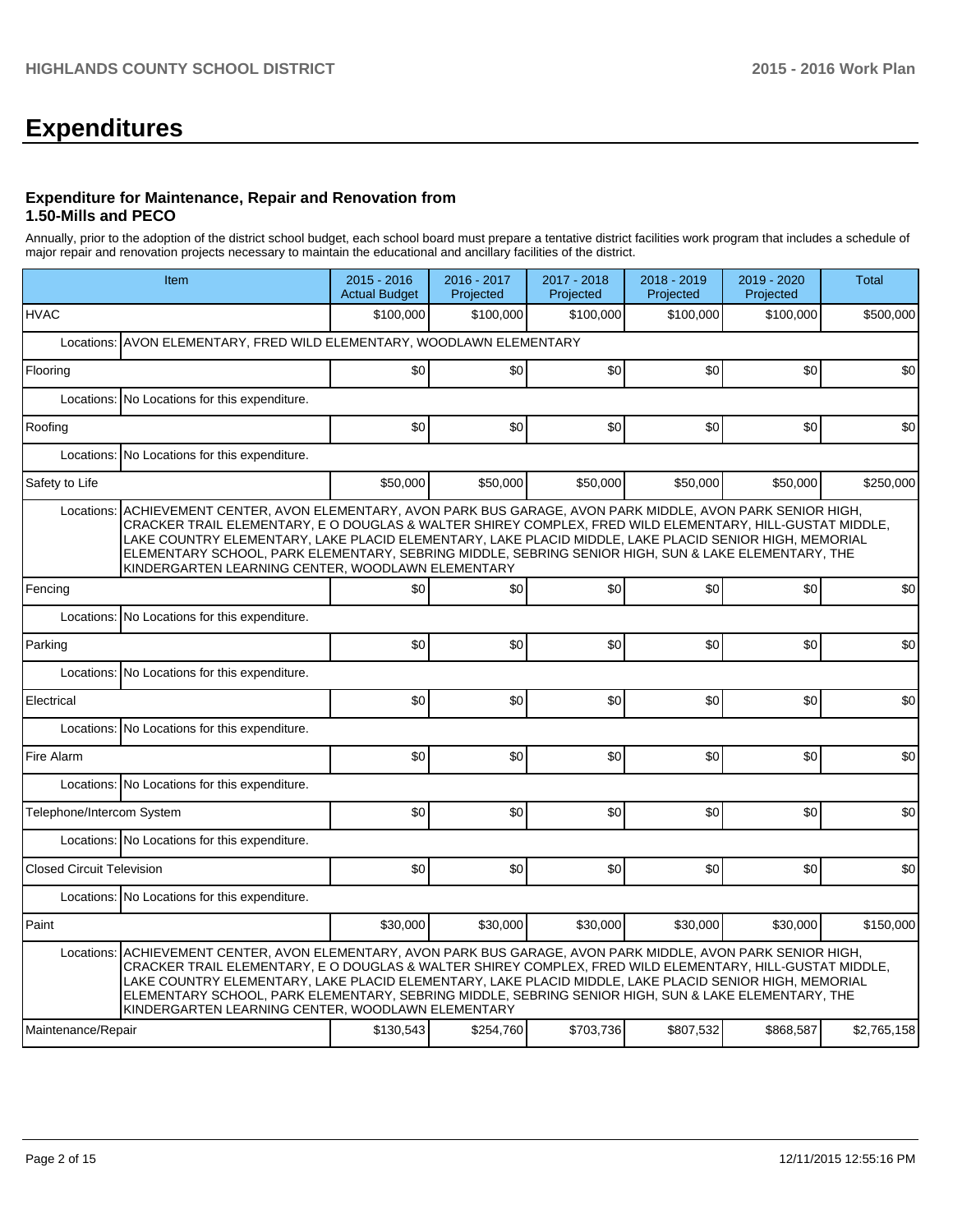| Locations: ACHIEVEMENT CENTER, AVON ELEMENTARY, AVON PARK BUS GARAGE, AVON PARK MIDDLE, AVON PARK SENIOR HIGH,<br>CRACKER TRAIL ELEMENTARY, E O DOUGLAS & WALTER SHIREY COMPLEX, FRED WILD ELEMENTARY, HILL-GUSTAT MIDDLE,<br>LAKE COUNTRY ELEMENTARY, LAKE PLACID ELEMENTARY, LAKE PLACID MIDDLE, LAKE PLACID SENIOR HIGH, MEMORIAL<br>ELEMENTARY SCHOOL, PARK ELEMENTARY, SEBRING MIDDLE, SEBRING SENIOR HIGH, SUN & LAKE ELEMENTARY, THE<br><b>KINDERGARTEN LEARNING CENTER, WOODLAWN ELEMENTARY</b> |           |           |           |           |             |             |
|---------------------------------------------------------------------------------------------------------------------------------------------------------------------------------------------------------------------------------------------------------------------------------------------------------------------------------------------------------------------------------------------------------------------------------------------------------------------------------------------------------|-----------|-----------|-----------|-----------|-------------|-------------|
| Sub Total:                                                                                                                                                                                                                                                                                                                                                                                                                                                                                              | \$310.543 | \$434.760 | \$883.736 | \$987.532 | \$1.048.587 | \$3.665.158 |

| IPECO Maintenance Expenditures | \$310,543 | \$434.760 | \$483.223 | \$572.713 | \$618,814 | \$2,420,053 |
|--------------------------------|-----------|-----------|-----------|-----------|-----------|-------------|
| 1.50 Mill Sub Total: I         | \$0       | \$0       | \$400,513 | \$414,819 | \$429,773 | \$1,245,105 |

No items have been specified.

| Total: | \$310,543 | \$434.760 | \$883,736 | \$987.532 | \$1,048,587 | \$3.665<br>4 E O I<br>ାଠେ |
|--------|-----------|-----------|-----------|-----------|-------------|---------------------------|
|--------|-----------|-----------|-----------|-----------|-------------|---------------------------|

### **Local 1.50 Mill Expenditure For Maintenance, Repair and Renovation**

Anticipated expenditures expected from local funding sources over the years covered by the current work plan.

| Item                                                         | $2015 - 2016$<br><b>Actual Budget</b> | 2016 - 2017<br>Projected | 2017 - 2018<br>Projected | $2018 - 2019$<br>Projected | $2019 - 2020$<br>Projected | <b>Total</b> |
|--------------------------------------------------------------|---------------------------------------|--------------------------|--------------------------|----------------------------|----------------------------|--------------|
| Remaining Maint and Repair from 1.5 Mills                    | \$0                                   | \$0                      | \$0                      | \$0                        | \$0                        | \$0          |
| Maintenance/Repair Salaries                                  | \$150,000                             | \$150,000                | \$150,000                | \$500,000                  | \$500,000                  | \$1,450,000  |
| <b>School Bus Purchases</b>                                  | \$0                                   | \$0                      | \$0                      | \$0                        | \$0                        | \$0          |
| <b>Other Vehicle Purchases</b>                               | \$0                                   | \$0                      | \$0                      | \$0                        | \$0                        | \$0          |
| Capital Outlay Equipment                                     | \$1,173,309                           | \$1,336,761              | \$1,552,615              | \$1,424,944                | \$1,653,943                | \$7,141,572  |
| Rent/Lease Payments                                          | \$95,000                              | \$95,000                 | \$95,000                 | \$95,000                   | \$95,000                   | \$475,000    |
| <b>COP Debt Service</b>                                      | \$5,417,244                           | \$5,413,359              | \$5,413,359              | \$5,413,359                | \$5,413,359                | \$27,070,680 |
| Rent/Lease Relocatables                                      | \$150,000                             | \$200,000                | \$200,000                | \$200,000                  | \$200,000                  | \$950,000    |
| <b>Environmental Problems</b>                                | \$0                                   | \$0                      | \$0                      | \$0                        | \$0                        | \$0          |
| ls.1011.14 Debt Service                                      | \$0                                   | \$0                      | \$0                      | \$0                        | \$0                        | \$0          |
| Special Facilities Construction Account                      | \$0                                   | \$0                      | \$0                      | \$0                        | \$0                        | \$0          |
| Premiums for Property Casualty Insurance - 1011.71<br>(4a,b) | \$0                                   | \$0                      | \$0                      | \$0                        | \$0                        | \$0          |
| Qualified School Construction Bonds (QSCB)                   | \$0                                   | \$0                      | \$0                      | \$0                        | \$0                        | \$0          |
| Qualified Zone Academy Bonds (QZAB)                          | \$0                                   | \$0                      | \$0                      | \$0                        | \$0                        | \$0          |
| <b>Local Expenditure Totals:</b>                             | \$6,985,553                           | \$7,195,120              | \$7,410,974              | \$7,633,303                | \$7,862,302                | \$37,087,252 |

# **Revenue**

# **1.50 Mill Revenue Source**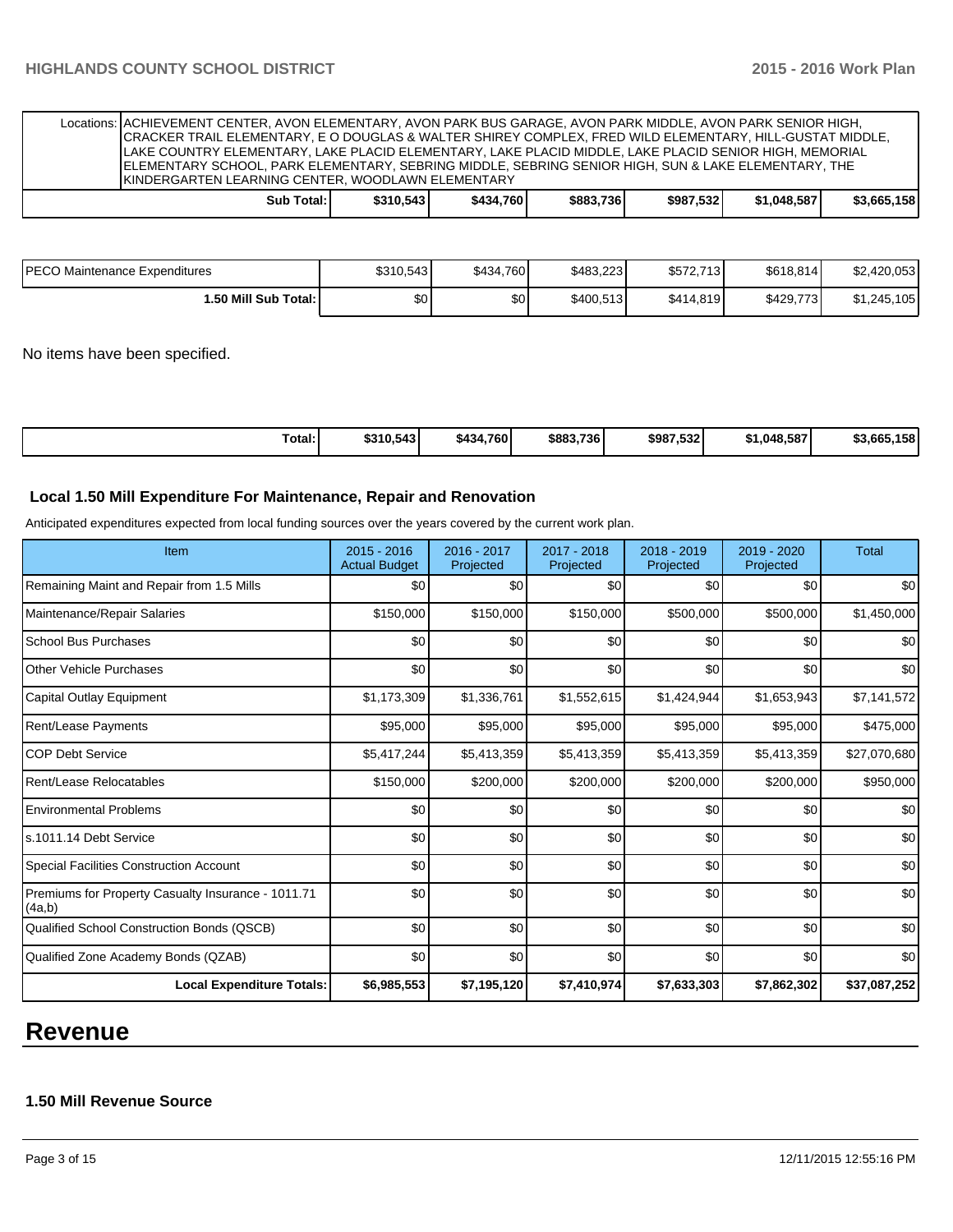## **HIGHLANDS COUNTY SCHOOL DISTRICT 2015 - 2016 Work Plan**

Schedule of Estimated Capital Outlay Revenue from each currently approved source which is estimated to be available for expenditures on the projects included in the tentative district facilities work program. All amounts are NET after considering carryover balances, interest earned, new COP's, 1011.14 and 1011.15 loans, etc. Districts cannot use 1.5-Mill funds for salaries except for those explicitly associated with maintenance/repair projects. (1011.71 (5), F.S.)

| Item                                                                                | Fund | $2015 - 2016$<br><b>Actual Value</b> | $2016 - 2017$<br>Projected | $2017 - 2018$<br>Projected | $2018 - 2019$<br>Projected | $2019 - 2020$<br>Projected | Total            |
|-------------------------------------------------------------------------------------|------|--------------------------------------|----------------------------|----------------------------|----------------------------|----------------------------|------------------|
| (1) Non-exempt property<br>lassessed valuation                                      |      | \$4,851,078,758                      | \$4,996,611,115            | \$5,146,509,449            | \$5,300,904,732            | \$5,459,931,874            | \$25,755,035,928 |
| (2) The Millege projected for<br>discretionary capital outlay per<br>ls.1011.71     |      | 1.50                                 | 1.50                       | 1.50                       | 1.50                       | 1.50                       |                  |
| $(3)$ Full value of the 1.50-Mill<br>discretionary capital outlay per<br>ls.1011.71 |      | \$8,149,812                          | \$8,394,307                | \$8,646,136                | \$8,905,520                | \$9,172,686                | \$43,268,461     |
| $(4)$ Value of the portion of the 1.50<br>-Mill ACTUALLY levied                     | 370  | \$6,985,553                          | \$7.195.120                | \$7,410,974                | \$7,633,303                | \$7,862,302                | \$37,087,252     |
| $(5)$ Difference of lines $(3)$ and $(4)$                                           |      | \$1,164,259                          | \$1,199,187                | \$1,235,162                | \$1,272,217                | \$1,310,384                | \$6,181,209      |

### **PECO Revenue Source**

The figure in the row designated "PECO Maintenance" will be subtracted from funds available for new construction because PECO maintenance dollars cannot be used for new construction.

| Item                                  | Fund | $2015 - 2016$<br><b>Actual Budget</b> | 2016 - 2017<br>Projected | 2017 - 2018<br>Projected | $2018 - 2019$<br>Projected | $2019 - 2020$<br>Projected | Total       |
|---------------------------------------|------|---------------------------------------|--------------------------|--------------------------|----------------------------|----------------------------|-------------|
| <b>IPECO New Construction</b>         | 340  | \$0                                   | \$0 <sub>1</sub>         | \$0                      | \$OI                       | \$0                        | \$0         |
| <b>IPECO Maintenance Expenditures</b> |      | \$310.543                             | \$434.760                | \$483.223                | \$572.713                  | \$618,814                  | \$2,420,053 |
|                                       |      | \$310.543                             | \$434.760                | \$483.223                | \$572.713                  | \$618,814                  | \$2,420,053 |

#### **CO & DS Revenue Source**

Revenue from Capital Outlay and Debt Service funds.

| Item                                              | Fund | $2015 - 2016$<br><b>Actual Budget</b> | $2016 - 2017$<br>Projected | 2017 - 2018<br>Projected | $2018 - 2019$<br>Projected | $2019 - 2020$<br>Projected | Total     |
|---------------------------------------------------|------|---------------------------------------|----------------------------|--------------------------|----------------------------|----------------------------|-----------|
| CO & DS Cash Flow-through<br><b>I</b> Distributed | 360  | \$90.055                              | \$90,055                   | \$90.055                 | \$90.055                   | \$90,055                   | \$450.275 |
| ICO & DS Interest on<br>Undistributed CO          | 360  | \$3,114                               | \$3,114                    | \$3,114                  | \$3.114                    | \$3,114                    | \$15,570  |
|                                                   |      | \$93,169                              | \$93,169                   | \$93,169                 | \$93.169                   | \$93,169                   | \$465,845 |

#### **Fair Share Revenue Source**

All legally binding commitments for proportionate fair-share mitigation for impacts on public school facilities must be included in the 5-year district work program.

Nothing reported for this section.

#### **Sales Surtax Referendum**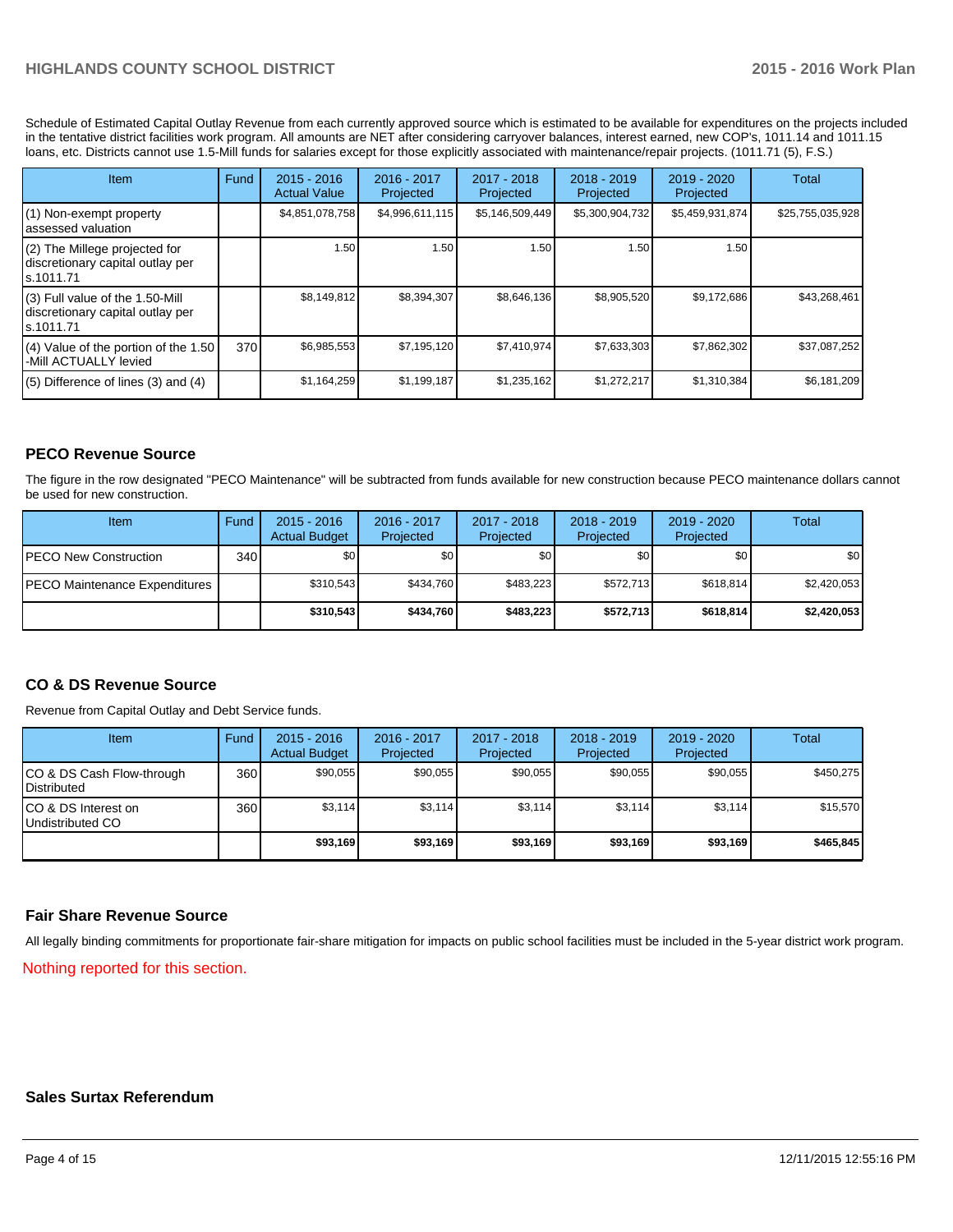Specific information about any referendum for a 1-cent or ½-cent surtax referendum during the previous year.

**Did the school district hold a surtax referendum during the past fiscal year 2014 - 2015?**

No

# **Additional Revenue Source**

Any additional revenue sources

| Item                                                                                                                      | 2015 - 2016<br><b>Actual Value</b> | 2016 - 2017<br>Projected | 2017 - 2018<br>Projected | 2018 - 2019<br>Projected | 2019 - 2020<br>Projected | Total |
|---------------------------------------------------------------------------------------------------------------------------|------------------------------------|--------------------------|--------------------------|--------------------------|--------------------------|-------|
| Proceeds from a s.1011.14/15 F.S. Loans                                                                                   | \$0                                | \$0                      | \$0                      | \$0                      | \$0                      | \$0   |
| District Bonds - Voted local bond<br>referendum proceeds per s.9, Art VII<br><b>State Constitution</b>                    | \$0                                | \$0                      | \$0                      | \$0                      | \$0                      | \$0   |
| Proceeds from Special Act Bonds                                                                                           | \$0                                | \$0                      | \$0                      | \$0                      | \$0                      | \$0   |
| Estimated Revenue from CO & DS Bond<br>Sale                                                                               | \$0                                | \$0                      | \$0                      | \$0                      | \$0                      | \$0   |
| Proceeds from Voted Capital<br>Improvements millage                                                                       | \$0                                | \$0                      | \$0                      | \$0                      | \$0                      | \$0   |
| Other Revenue for Other Capital Projects                                                                                  | \$0                                | \$0                      | \$0                      | \$0                      | \$0                      | \$0   |
| Proceeds from 1/2 cent sales surtax<br>authorized by school board                                                         | \$0                                | \$0                      | \$0                      | \$0                      | \$0                      | \$0   |
| Proceeds from local governmental<br>infrastructure sales surtax                                                           | \$0                                | \$0                      | \$0                      | \$0                      | \$0                      | \$0   |
| Proceeds from Certificates of<br>Participation (COP's) Sale                                                               | \$0                                | \$0                      | \$0                      | \$0                      | \$0                      | \$0   |
| Classrooms First Bond proceeds amount<br>authorized in FY 1997-98                                                         | \$0                                | \$0                      | \$0                      | \$0                      | \$0                      | \$0   |
| <b>Classrooms for Kids</b>                                                                                                | \$0                                | \$0                      | \$0                      | \$0                      | \$0                      | \$0   |
| <b>District Equity Recognition</b>                                                                                        | \$0                                | \$0                      | \$0                      | \$0                      | \$0                      | \$0   |
| <b>Federal Grants</b>                                                                                                     | \$0                                | \$0                      | \$0                      | \$0                      | \$0                      | \$0   |
| Proportionate share mitigation (actual<br>cash revenue only, not in kind donations)                                       | \$0                                | \$0                      | \$0                      | \$0                      | \$0                      | \$0   |
| Impact fees received                                                                                                      | \$0                                | \$0                      | \$0                      | \$0                      | \$0                      | \$0   |
| Private donations                                                                                                         | \$0                                | \$0                      | \$0                      | \$0                      | \$0                      | \$0   |
| Grants from local governments or not-for-<br>profit organizations                                                         | \$0                                | \$0                      | \$0                      | \$0                      | \$0                      | \$0   |
| Interest, Including Profit On Investment                                                                                  | \$0                                | \$0                      | \$0                      | \$0                      | \$0                      | \$0   |
| Revenue from Bonds pledging proceeds<br>from 1 cent or 1/2 cent Sales Surtax                                              | \$0                                | \$0                      | \$0                      | \$0                      | \$0                      | \$0   |
| <b>Total Fund Balance Carried Forward</b>                                                                                 | \$0                                | \$0                      | \$0                      | \$0                      | \$0                      | \$0   |
| General Capital Outlay Obligated Fund<br><b>Balance Carried Forward From Total</b><br><b>Fund Balance Carried Forward</b> | \$0                                | \$0                      | \$0                      | \$0                      | \$0                      | \$0   |
| <b>Special Facilities Construction Account</b>                                                                            | \$0                                | \$0                      | \$0                      | \$0                      | \$0                      | \$0   |
| One Cent - 1/2 Cent Sales Surtax Debt<br>Service From Total Fund Balance Carried<br>Forward                               | \$0                                | \$0                      | \$0                      | \$0                      | \$0                      | \$0   |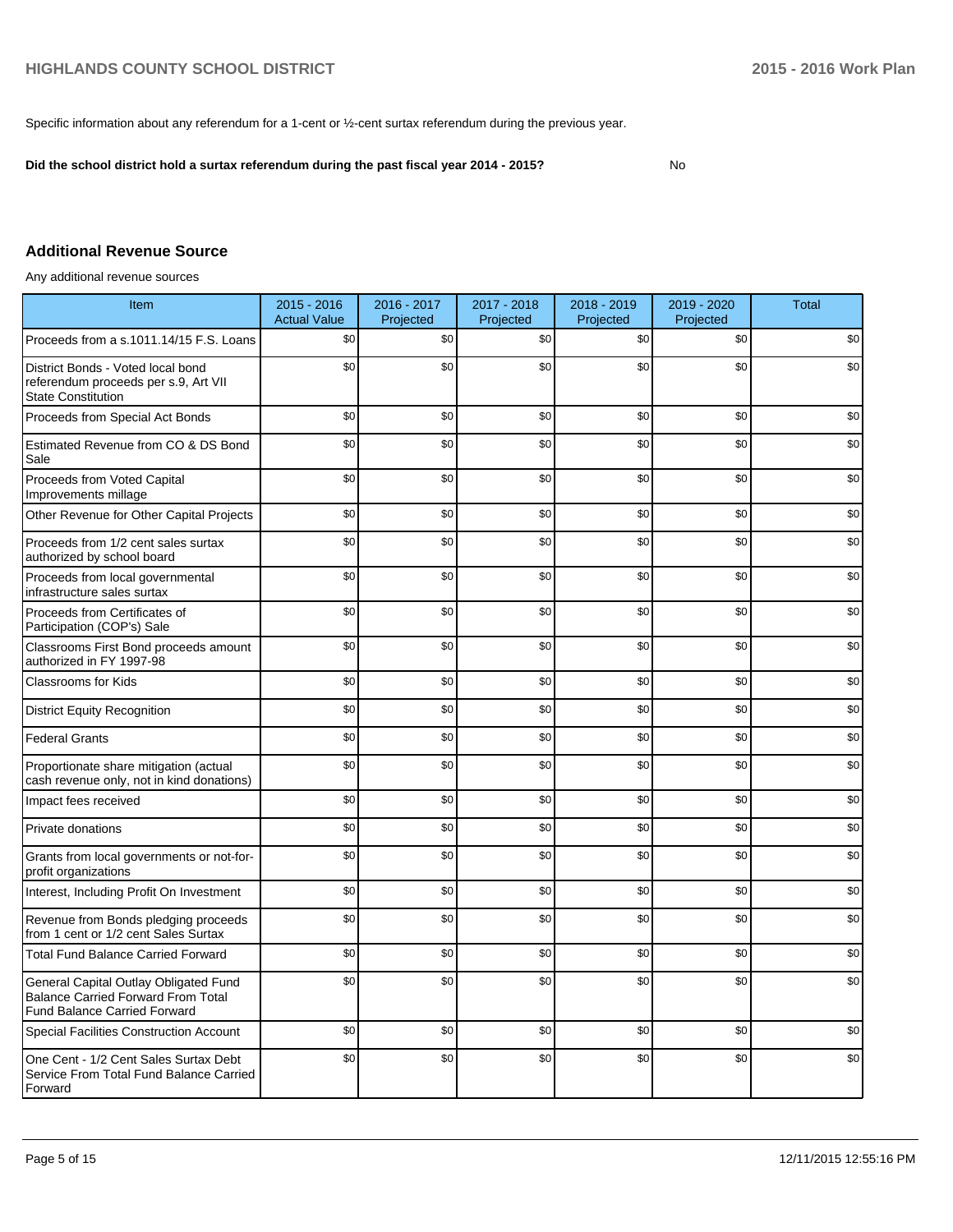| Capital Outlay Projects Funds Balance<br>Carried Forward From Total Fund<br><b>Balance Carried Forward</b> | \$0 | \$0 | \$0 | \$0 I | \$0 | \$0 |
|------------------------------------------------------------------------------------------------------------|-----|-----|-----|-------|-----|-----|
| Subtotal                                                                                                   | \$0 | \$0 | \$0 | \$٥   | \$0 | \$0 |

# **Total Revenue Summary**

| <b>Item Name</b>                                            | $2015 - 2016$<br><b>Budget</b> | 2016 - 2017<br>Projected | 2017 - 2018<br><b>Projected</b> | $2018 - 2019$<br>Projected | $2019 - 2020$<br>Projected | <b>Five Year Total</b> |
|-------------------------------------------------------------|--------------------------------|--------------------------|---------------------------------|----------------------------|----------------------------|------------------------|
| Local 1.5 Mill Discretionary Capital Outlay<br>Revenue      | \$6,985,553                    | \$7,195,120              | \$7.410.974                     | \$7.633.303                | \$7,862,302                | \$37,087,252           |
| IPECO and 1.5 Mill Maint and Other 1.5<br>Mill Expenditures | $(\$6,985,553)$                | (\$7,195,120)            | (S7, 410, 974)                  | (S7, 633, 303)             | (\$7,862,302)              | (\$37,087,252)         |
| IPECO Maintenance Revenue                                   | \$310.543                      | \$434.760                | \$483.223                       | \$572.713                  | \$618,814                  | \$2,420,053            |
| <b>Available 1.50 Mill for New</b><br><b>Construction</b>   | \$O                            | \$0                      | \$0                             | \$0                        | \$0                        | \$0                    |

| <b>Item Name</b>                      | $2015 - 2016$<br><b>Budget</b> | 2016 - 2017<br>Projected | 2017 - 2018<br>Projected | $2018 - 2019$<br>Projected | $2019 - 2020$<br>Projected | <b>Five Year Total</b> |
|---------------------------------------|--------------------------------|--------------------------|--------------------------|----------------------------|----------------------------|------------------------|
| ICO & DS Revenue                      | \$93,169                       | \$93,169                 | \$93,169                 | \$93,169                   | \$93,169                   | \$465,845              |
| <b>IPECO New Construction Revenue</b> | \$0                            | \$0                      | \$0                      | \$0                        | \$0                        | \$0                    |
| Other/Additional Revenue              | \$0                            | \$0                      | \$0                      | \$0 <sub>1</sub>           | \$0                        | \$0                    |
| <b>Total Additional Revenuel</b>      | \$93,169                       | \$93,169                 | \$93,169                 | \$93,169                   | \$93,169                   | \$465,845              |
| <b>Total Available Revenue</b>        | \$93,169                       | \$93.169                 | \$93,169                 | \$93,169                   | \$93.169                   | \$465,845              |

# **Project Schedules**

# **Capacity Project Schedules**

A schedule of capital outlay projects necessary to ensure the availability of satisfactory classrooms for the projected student enrollment in K-12 programs.

Nothing reported for this section.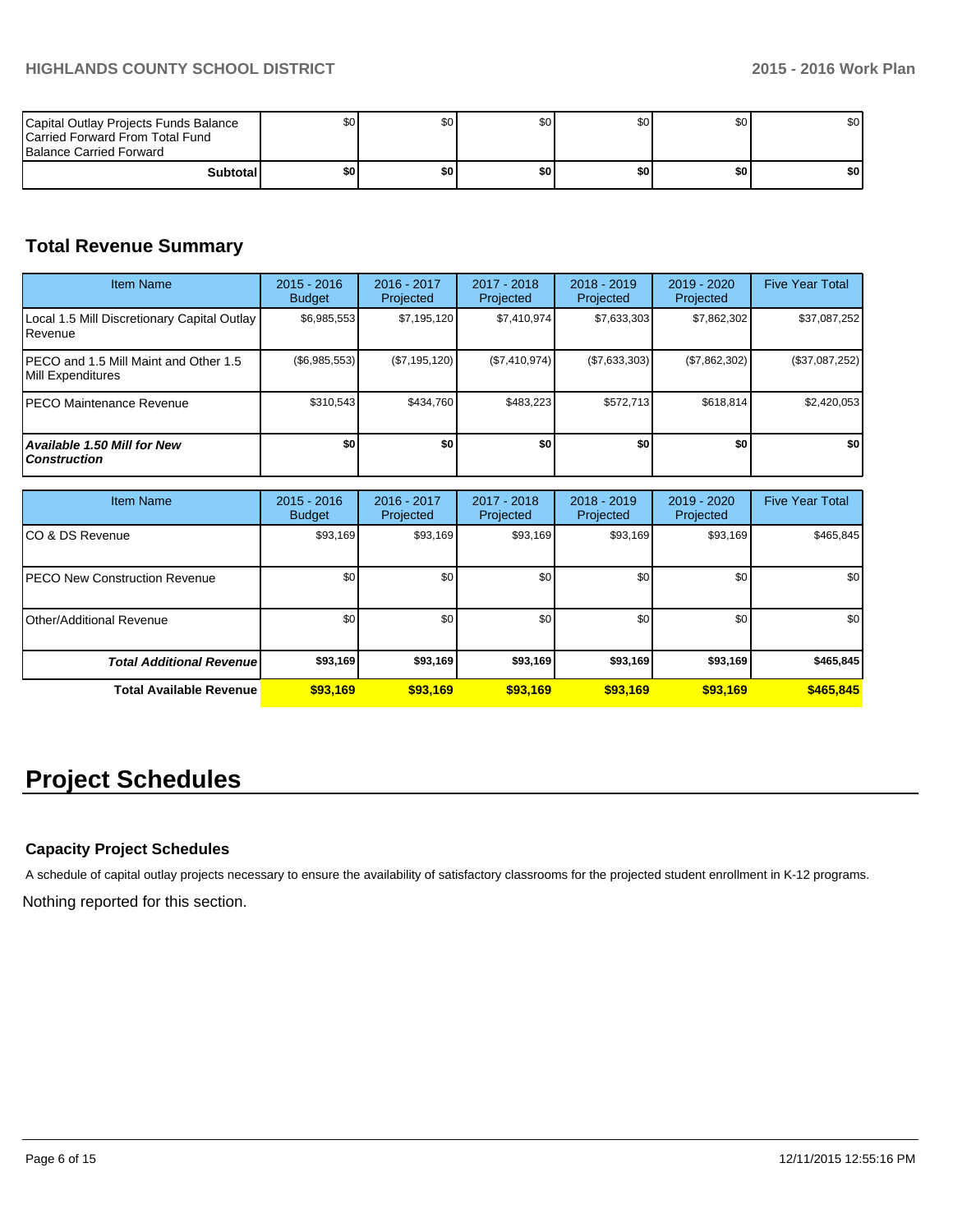| <b>Planned Cost:</b>     |  |  |  |
|--------------------------|--|--|--|
| <b>Student Stations:</b> |  |  |  |
| <b>Total Classrooms:</b> |  |  |  |
| Gross Sq Ft:             |  |  |  |

# **Other Project Schedules**

Major renovations, remodeling, and additions of capital outlay projects that do not add capacity to schools.

| <b>Project Description</b> | Location               | $2015 - 2016$<br>Actual Budget | 2016 - 2017<br>Projected | 2017 - 2018<br>Projected | $2018 - 2019$<br>Projected | 2019 - 2020<br>Projected | Total         | Funded |
|----------------------------|------------------------|--------------------------------|--------------------------|--------------------------|----------------------------|--------------------------|---------------|--------|
| Retrofit For Technology    | Location not specified | \$93,169                       | \$93,169                 | \$93,169                 | \$93,169                   | \$93,169                 | \$465,845 Yes |        |
|                            |                        | \$93,169                       | \$93.169                 | \$93,169                 | \$93.169                   | \$93.169                 | \$465,845     |        |

### **Additional Project Schedules**

Any projects that are not identified in the last approved educational plant survey.

Nothing reported for this section.

#### **Non Funded Growth Management Project Schedules**

Schedule indicating which projects, due to planned development, that CANNOT be funded from current revenues projected over the next five years.

Nothing reported for this section.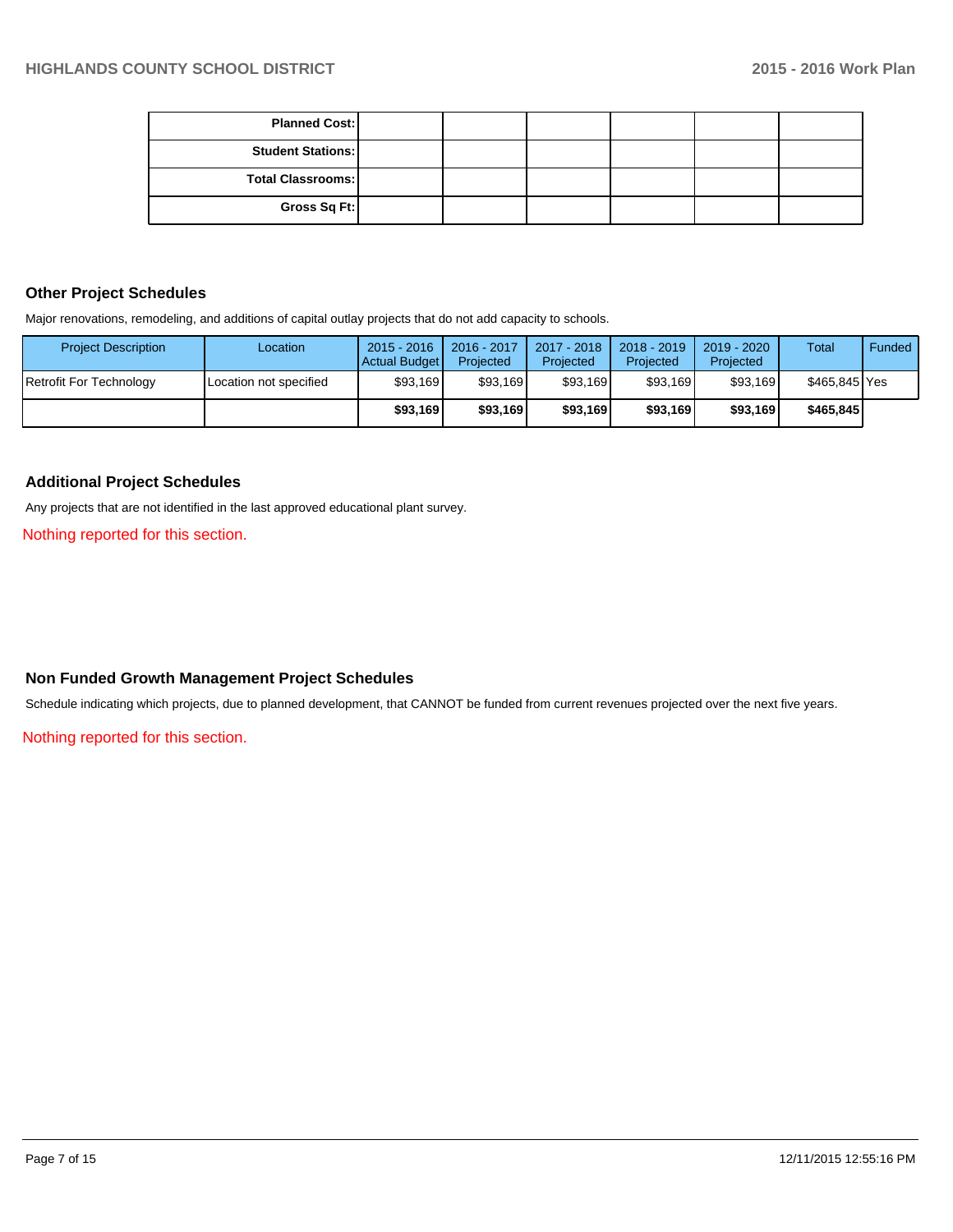# **Tracking**

# **Capacity Tracking**

| Location                                          | $2015 -$<br><b>2016 Satis.</b><br>Stu. Sta. | Actual<br>$2015 -$<br><b>2016 FISH</b><br>Capacity | Actual<br>$2014 -$<br>2015<br><b>COFTE</b> | # Class<br>Rooms | Actual<br>Average<br>$2015 -$<br>2016 Class<br><b>Size</b> | Actual<br>$2015 -$<br>2016<br>Utilization | <b>New</b><br>Stu.<br>Capacity | <b>New</b><br>Rooms to<br>be<br>Added/Re<br>moved | Projected<br>$2019 -$<br>2020<br><b>COFTE</b> | Projected<br>$2019 -$<br>2020<br><b>Utilization</b> | Projected<br>$2019 -$<br>2020 Class<br><b>Size</b> |
|---------------------------------------------------|---------------------------------------------|----------------------------------------------------|--------------------------------------------|------------------|------------------------------------------------------------|-------------------------------------------|--------------------------------|---------------------------------------------------|-----------------------------------------------|-----------------------------------------------------|----------------------------------------------------|
| <b>SEBRING MIDDLE</b>                             | 950                                         | 855                                                | 764                                        | 41               | 19                                                         | 89.00 %                                   | $\Omega$                       | $\Omega$                                          | 775                                           | 91.00%                                              | 19                                                 |
| <b>LAKE COUNTRY</b><br><b>ELEMENTARY</b>          | 761                                         | 761                                                | 581                                        | 40               | 15                                                         | 76.00 %                                   | $\Omega$                       | $\Omega$                                          | 562                                           | 74.00 %                                             | 14                                                 |
| LAKE PLACID MIDDLE                                | 890                                         | 801                                                | 626                                        | 40               | 16                                                         | 78.00 %                                   | $\Omega$                       | $\Omega$                                          | 649                                           | 81.00%                                              | 16                                                 |
| <b>WOODLAWN</b><br><b>ELEMENTARY</b>              | 701                                         | 701                                                | 534                                        | 38               | 14                                                         | 76.00 %                                   | $\Omega$                       | $\Omega$                                          | 520                                           | 74.00 %                                             | 14                                                 |
| PARK ELEMENTARY                                   | 732                                         | 732                                                | 542                                        | 40               | 14                                                         | 74.00 %                                   | $\Omega$                       | $\Omega$                                          | 504                                           | 69.00%                                              | 13                                                 |
| <b>CRACKER TRAIL</b><br><b>ELEMENTARY</b>         | 747                                         | 747                                                | 639                                        | 41               | 16                                                         | 85.00 %                                   | $\Omega$                       | $\Omega$                                          | 613                                           | 82.00%                                              | 15                                                 |
| <b>FRED WILD</b><br><b>ELEMENTARY</b>             | 689                                         | 689                                                | 567                                        | 40               | 14                                                         | 82.00 %                                   | $\Omega$                       | $\Omega$                                          | 544                                           | 79.00 %                                             | 14                                                 |
| <b>AVON ELEMENTARY</b>                            | 749                                         | 749                                                | 566                                        | 40               | 14                                                         | 76.00 %                                   | $\Omega$                       | $\Omega$                                          | 549                                           | 73.00 %                                             | 14                                                 |
| AVON PARK MIDDLE                                  | 989                                         | 890                                                | 714                                        | 43               | 17                                                         | 80.00 %                                   | $\Omega$                       | $\Omega$                                          | 725                                           | 81.00%                                              | 17                                                 |
| <b>LAKE PLACID</b><br><b>ELEMENTARY</b>           | 985                                         | 985                                                | 845                                        | 53               | 16 <sup>1</sup>                                            | 86.00 %                                   | $\Omega$                       | $\Omega$                                          | 787                                           | 80.00%                                              | 15                                                 |
| <b>SEBRING SENIOR HIGH</b>                        | 2,035                                       | 1,933                                              | 1,518                                      | 88               | 17                                                         | 79.00 %                                   | $\Omega$                       | $\Omega$                                          | 1,522                                         | 79.00 %                                             | 17                                                 |
| <b>AVON PARK SENIOR</b><br><b>HIGH</b>            | 1,400                                       | 1,260                                              | 911                                        | 58               | 16                                                         | 72.00 %                                   | $\Omega$                       | $\Omega$                                          | 939                                           | 75.00 %                                             | 16                                                 |
| <b>LAKE PLACID SENIOR</b><br><b>HIGH</b>          | 1,119                                       | 951                                                | 763                                        | 46               | 17                                                         | 80.00 %                                   | $\Omega$                       | $\Omega$                                          | 776                                           | 82.00%                                              | 17                                                 |
| <b>ACHIEVEMENT CENTER</b>                         | 25                                          | 25                                                 | 8                                          | $\mathbf{1}$     | 8                                                          | 30.00 %                                   | $\Omega$                       | $\Omega$                                          | 12                                            | 48.00%                                              | 12                                                 |
| <b>SUN &amp; LAKE</b><br><b>ELEMENTARY</b>        | 901                                         | 901                                                | 734                                        | 48               | 15                                                         | 81.00 %                                   | 0                              | $\Omega$                                          | 676                                           | 75.00 %                                             | 14                                                 |
| <b>HILL-GUSTAT MIDDLE</b>                         | 982                                         | 883                                                | 709                                        | 42               | 17                                                         | 80.00 %                                   | $\Omega$                       | $\Omega$                                          | 707                                           | 80.00%                                              | 17                                                 |
| <b>THE KINDERGARTEN</b><br><b>LEARNING CENTER</b> | 414                                         | 414                                                | 380                                        | 23               | 17                                                         | 92.00 %                                   | $\Omega$                       | $\Omega$                                          | 367                                           | 89.00 %                                             | 16                                                 |
| <b>MEMORIAL</b><br><b>ELEMENTARY SCHOOL</b>       | 831                                         | 831                                                | 608                                        | 46               | 13                                                         | 73.00 %                                   | $\Omega$                       | $\Omega$                                          | 561                                           | 68.00 %                                             | 12                                                 |
|                                                   | 15,900                                      | 15,108                                             | 12,008                                     | 768              | 16                                                         | 79.48%                                    | 0                              | $\mathbf{0}$                                      | 11,788                                        | 78.02%                                              | 15                                                 |

The COFTE Projected Total (11,788) for 2019 - 2020 must match the Official Forecasted COFTE Total (11,788 ) for 2019 - 2020 before this section can be completed. In the event that the COFTE Projected Total does not match the Official forecasted COFTE, then the Balanced Projected COFTE Table should be used to balance COFTE.

| Projected COFTE for 2019 - 2020 |       |  |  |  |  |
|---------------------------------|-------|--|--|--|--|
| Elementary (PK-3)               | 3.822 |  |  |  |  |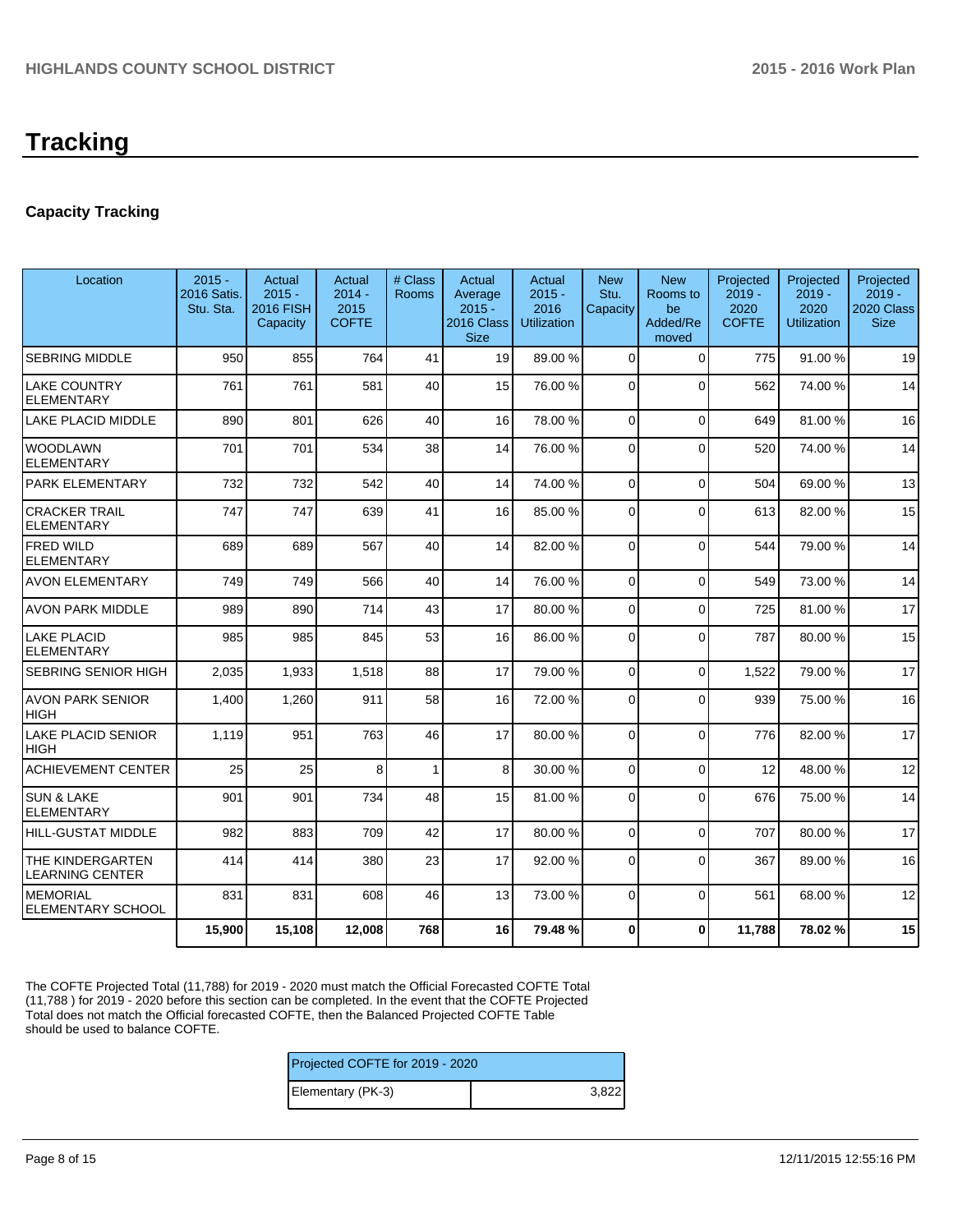| Middle $(4-8)$ | 4,717  |
|----------------|--------|
| High (9-12)    | 3,249  |
|                | 11,788 |

| <b>Grade Level Type</b> | <b>Balanced Projected</b><br>COFTE for 2019 - 2020 |
|-------------------------|----------------------------------------------------|
| Elementary (PK-3)       |                                                    |
| Middle (4-8)            |                                                    |
| High (9-12)             |                                                    |
|                         | 11,788                                             |

#### **Relocatable Replacement**

Number of relocatable classrooms clearly identified and scheduled for replacement in the school board adopted financially feasible 5-year district work program.

| Location                                 | $2015 - 2016$ | 2016 - 2017 | 2017 - 2018 | 2018 - 2019 | $2019 - 2020$ | Year 5 Total |
|------------------------------------------|---------------|-------------|-------------|-------------|---------------|--------------|
| <b>Total Relocatable Replacements: I</b> |               |             |             |             |               | 0            |

### **Charter Schools Tracking**

Information regarding the use of charter schools.

Nothing reported for this section.

# **Special Purpose Classrooms Tracking**

The number of classrooms that will be used for certain special purposes in the current year, by facility and type of classroom, that the district will, 1), not use for educational purposes, and 2), the co-teaching classrooms that are not open plan classrooms and will be used for educational purposes.

| School                                 | School Type | # of Elementary<br>K-3 Classrooms | # of Middle 4-8<br><b>Classrooms</b> | # of High $9-12$<br><b>Classrooms</b> | # of $ESE$<br>Classrooms | # of Combo<br><b>Classrooms</b> | Total<br><b>Classrooms</b> |
|----------------------------------------|-------------|-----------------------------------|--------------------------------------|---------------------------------------|--------------------------|---------------------------------|----------------------------|
| <b>Total Educational Classrooms: I</b> |             |                                   |                                      |                                       |                          |                                 | 01                         |
| School                                 | School Type | # of Elementary<br>K-3 Classrooms | # of Middle 4-8<br><b>Classrooms</b> | # of High $9-12$<br><b>Classrooms</b> | # of $ESE$<br>Classrooms | # of Combo<br><b>Classrooms</b> | Total<br><b>Classrooms</b> |
| <b>Total Co-Teaching Classrooms:</b>   |             |                                   |                                      |                                       |                          | 01                              |                            |

# **Infrastructure Tracking**

**Necessary offsite infrastructure requirements resulting from expansions or new schools. This section should include infrastructure information related to capacity project schedules and other project schedules (Section 4).**

Not Specified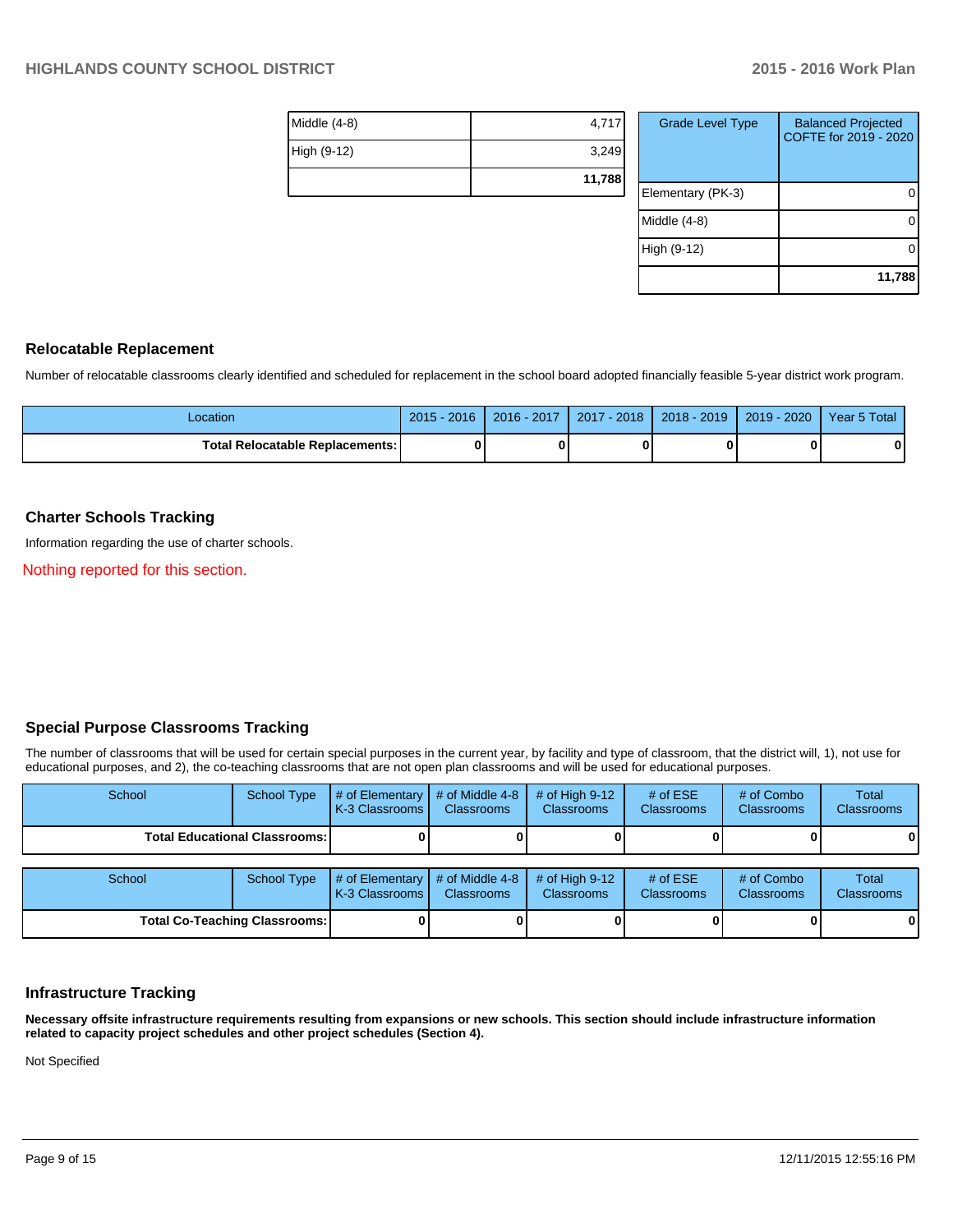**Proposed location of planned facilities, whether those locations are consistent with the comprehensive plans of all affected local governments, and recommendations for infrastructure and other improvements to land adjacent to existing facilities. Provisions of 1013.33(12), (13) and (14) and 1013.36 must be addressed for new facilities planned within the 1st three years of the plan (Section 5).**

#### Not Specified

**Consistent with Comp Plan?** No

#### **Net New Classrooms**

The number of classrooms, by grade level and type of construction, that were added during the last fiscal year.

| List the net new classrooms added in the 2014 - 2015 fiscal year.                                                                                       |                               |                                   |                                | List the net new classrooms to be added in the 2015 - 2016 fiscal<br>Ivear. |                                                                        |                            |                                |                        |
|---------------------------------------------------------------------------------------------------------------------------------------------------------|-------------------------------|-----------------------------------|--------------------------------|-----------------------------------------------------------------------------|------------------------------------------------------------------------|----------------------------|--------------------------------|------------------------|
| "Classrooms" is defined as capacity carrying classrooms that are added to increase<br>capacity to enable the district to meet the Class Size Amendment. |                               |                                   |                                |                                                                             | Totals for fiscal year 2015 - 2016 should match totals in Section 15A. |                            |                                |                        |
| Location                                                                                                                                                | $2014 - 2015 \#$<br>Permanent | $2014 - 2015$ #<br><b>Modular</b> | $2014 - 2015$ #<br>Relocatable | $2014 - 2015$<br>Total                                                      | $2015 - 2016$ #<br>Permanent                                           | $2015 - 2016$ #<br>Modular | $2015 - 2016$ #<br>Relocatable | $2015 - 2016$<br>Total |
| Elementary (PK-3)                                                                                                                                       |                               |                                   |                                |                                                                             |                                                                        |                            |                                |                        |
| $Middle (4-8)$                                                                                                                                          |                               |                                   |                                |                                                                             |                                                                        |                            |                                |                        |
| High (9-12)                                                                                                                                             |                               |                                   |                                |                                                                             |                                                                        |                            |                                |                        |
|                                                                                                                                                         |                               |                                   |                                |                                                                             |                                                                        |                            |                                |                        |

#### **Relocatable Student Stations**

Number of students that will be educated in relocatable units, by school, in the current year, and the projected number of students for each of the years in the workplan.

| <b>Site</b>                      | $2015 - 2016$ | 2016 - 2017 | 2017 - 2018 | 2018 - 2019 | 2019 - 2020     | 5 Year Average |
|----------------------------------|---------------|-------------|-------------|-------------|-----------------|----------------|
| CRACKER TRAIL ELEMENTARY         |               | 80          | 80          | 80          | 80              | 64             |
| <b>IFRED WILD ELEMENTARY</b>     | 66            | 54          | 54          | 54          | 54              | 56             |
| <b>AVON ELEMENTARY</b>           | 54            | 54          | 54          | 54          | 54              | 54             |
| <b>AVON PARK MIDDLE</b>          | $\Omega$      | 66          | 66          | 66          | 66              | 53             |
| LAKE PLACID ELEMENTARY           | 191           | 260         | 260         | 260         | 260             | 246            |
| ISEBRING SENIOR HIGH             | 75            | 50          | 50          | 50          | 50 <sub>1</sub> | 55             |
| AVON PARK SENIOR HIGH            | U             | 0           | ∩           | $\Omega$    | $\Omega$        | $\overline{0}$ |
| ILAKE PLACID SENIOR HIGH         | 72            | 75          | 75          | 75          | 75              | 74             |
| ACHIEVEMENT CENTER               | 25            | 25          | 25          | 25          | 25              | 25             |
| <b>SUN &amp; LAKE ELEMENTARY</b> | 160           | 200         | 200         | 200         | 200             | 192            |
| HILL-GUSTAT MIDDLE               |               | $\Omega$    | ∩           | $\Omega$    | 0               | $\overline{0}$ |
| THE KINDERGARTEN LEARNING CENTER | 0             | $\Omega$    | $\Omega$    | $\Omega$    | $\Omega$        | $\overline{0}$ |
| <b>SEBRING MIDDLE</b>            | 91            | 88          | 88          | 88          | 88              | 89             |
| LAKE COUNTRY ELEMENTARY          | 142           | 144         | 144         | 144         | 144             | 144            |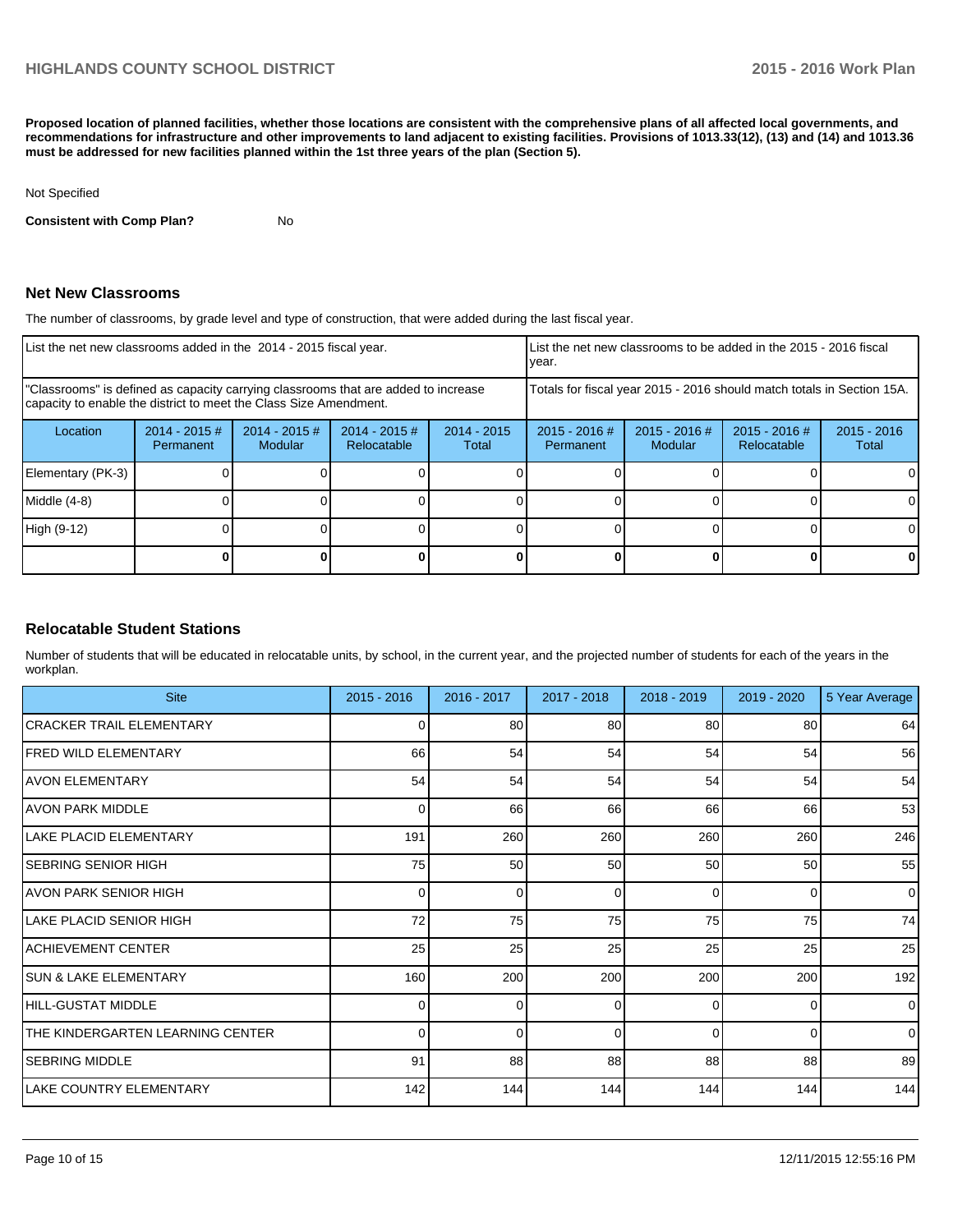# **HIGHLANDS COUNTY SCHOOL DISTRICT 2015 - 2016 Work Plan**

| <b>ILAKE PLACID MIDDLE</b>                        | 20     | 22     | 22     | 22     | 22     | 22               |  |  |  |  |
|---------------------------------------------------|--------|--------|--------|--------|--------|------------------|--|--|--|--|
| <b>IWOODLAWN ELEMENTARY</b>                       | 36     | 54     | 54     | 54     | 54     | 50 <sub>l</sub>  |  |  |  |  |
| IPARK ELEMENTARY                                  | 140    | 180    | 180    | 180    | 180    | 172 <sub>l</sub> |  |  |  |  |
| IMEMORIAL ELEMENTARY SCHOOL                       |        |        |        |        |        | $\overline{0}$   |  |  |  |  |
|                                                   |        |        |        |        |        |                  |  |  |  |  |
| Totals for HIGHLANDS COUNTY SCHOOL DISTRICT       |        |        |        |        |        |                  |  |  |  |  |
| Total students in relocatables by year.           | 1,072  | 1,352  | 1,352  | 1,352  | 1,352  | 1,296            |  |  |  |  |
| Total number of COFTE students projected by year. | 11,980 | 12,009 | 11,959 | 11,837 | 11.788 | 11,915           |  |  |  |  |
| Percent in relocatables by year.                  | 9%     | 11%    | 11 %   | 11%    | 11 %   | 11 %             |  |  |  |  |

# **Leased Facilities Tracking**

Exising leased facilities and plans for the acquisition of leased facilities, including the number of classrooms and student stations, as reported in the educational plant survey, that are planned in that location at the end of the five year workplan.

| Location                         | # of Leased<br>Classrooms 2015 -<br>2016 | <b>FISH Student</b><br><b>Stations</b> | Owner                           | # of Leased<br>Classrooms 2019 -<br>2020 | <b>FISH Student</b><br><b>Stations</b> |
|----------------------------------|------------------------------------------|----------------------------------------|---------------------------------|------------------------------------------|----------------------------------------|
| SEBRING MIDDLE                   | 0                                        | $\Omega$                               |                                 | 0                                        | $\overline{0}$                         |
| LAKE COUNTRY ELEMENTARY          | $\Omega$                                 | $\Omega$                               | Mobile Modular<br>Management    | 18                                       | 18                                     |
| <b>LAKE PLACID MIDDLE</b>        | $\Omega$                                 |                                        |                                 | $\Omega$                                 | 0                                      |
| WOODLAWN ELEMENTARY              | $\Omega$                                 | $\Omega$                               |                                 | $\Omega$                                 | $\overline{0}$                         |
| <b>PARK ELEMENTARY</b>           | $\Omega$                                 | $\Omega$                               |                                 | $\Omega$                                 | $\overline{0}$                         |
| <b>CRACKER TRAIL ELEMENTARY</b>  | $\Omega$                                 | $\Omega$                               | Mobile Modular<br>Management    | 36                                       | 36                                     |
| <b>FRED WILD ELEMENTARY</b>      | $\Omega$                                 | $\Omega$                               | Mobile Modular<br>Management    | 36                                       | 36                                     |
| <b>AVON ELEMENTARY</b>           | $\Omega$                                 |                                        |                                 | $\Omega$                                 | $\Omega$                               |
| <b>AVON PARK MIDDLE</b>          | $\Omega$                                 |                                        | 0 Mobile Modular<br>Management  | 66                                       | 66                                     |
| <b>LAKE PLACID ELEMENTARY</b>    | $\Omega$                                 |                                        | 0 Moblile Modular<br>Management | 36                                       | 36                                     |
| SEBRING SENIOR HIGH              | $\Omega$                                 |                                        |                                 | $\Omega$                                 | $\overline{0}$                         |
| AVON PARK SENIOR HIGH            | $\Omega$                                 | $\Omega$                               |                                 | $\Omega$                                 | $\overline{0}$                         |
| <b>LAKE PLACID SENIOR HIGH</b>   | $\Omega$                                 | $\Omega$                               | Mobile Modular<br>Management    | 25                                       | 25                                     |
| <b>ACHIEVEMENT CENTER</b>        | $\Omega$                                 |                                        |                                 | 0                                        | $\overline{0}$                         |
| <b>SUN &amp; LAKE ELEMENTARY</b> | $\Omega$                                 |                                        | 0 Mobile Modular<br>Management  | 54                                       | 54                                     |
| <b>HILL-GUSTAT MIDDLE</b>        | $\Omega$                                 | O                                      |                                 | $\Omega$                                 | $\overline{0}$                         |
| THE KINDERGARTEN LEARNING CENTER | $\Omega$                                 | $\Omega$                               |                                 | 0                                        | $\mathbf 0$                            |
| MEMORIAL ELEMENTARY SCHOOL       | $\Omega$                                 | $\Omega$                               |                                 | $\Omega$                                 | 0                                      |
|                                  | $\mathbf{0}$                             | $\bf{0}$                               |                                 | 271                                      | 271                                    |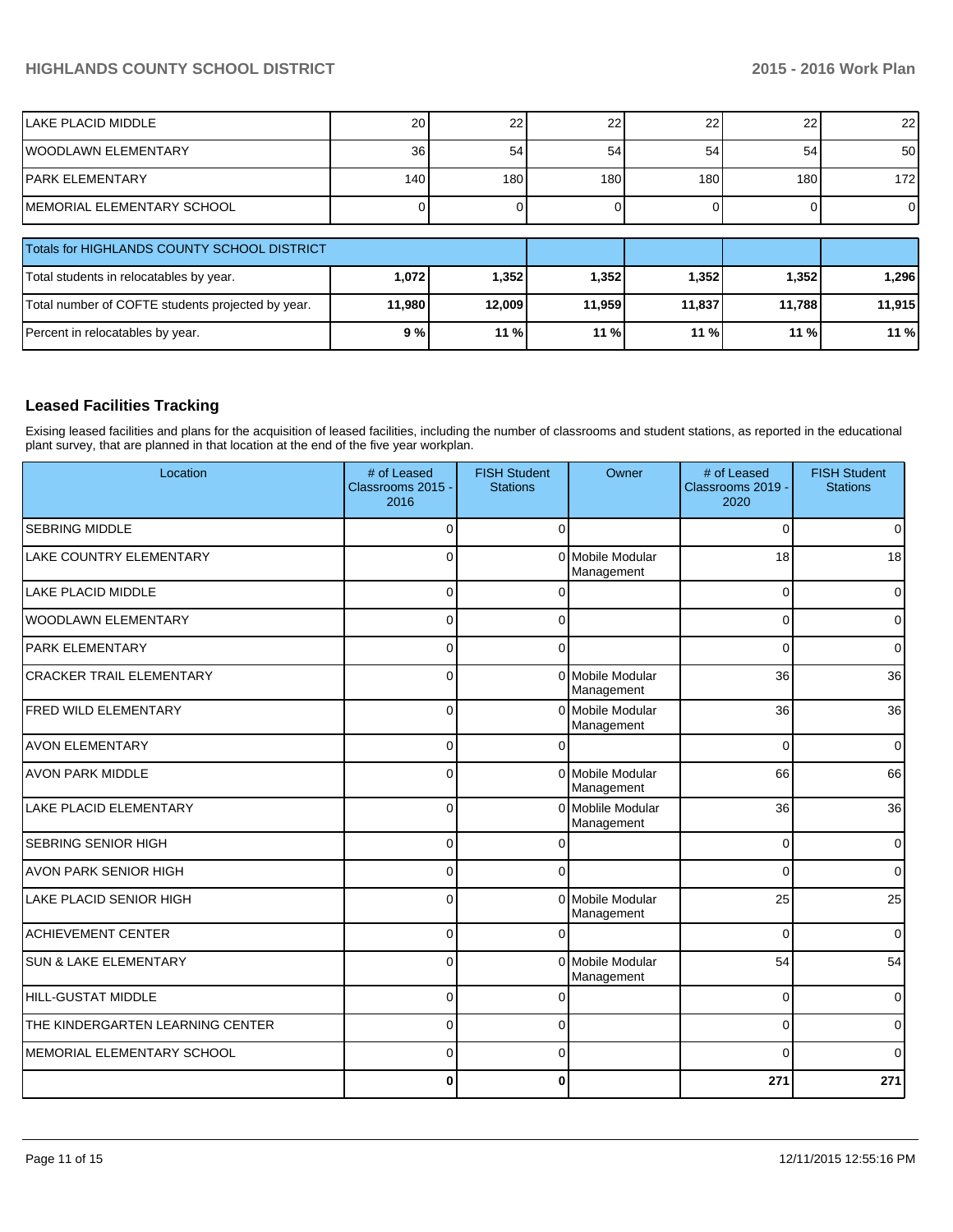### **Failed Standard Relocatable Tracking**

Relocatable units currently reported by school, from FISH, and the number of relocatable units identified as 'Failed Standards'.

Nothing reported for this section.

# **Planning**

#### **Class Size Reduction Planning**

**Plans approved by the school board that reduce the need for permanent student stations such as acceptable school capacity levels, redistricting, busing, year-round schools, charter schools, magnet schools, public-private partnerships, multitrack scheduling, grade level organization, block scheduling, or other alternatives.**

None

### **School Closure Planning**

**Plans for the closure of any school, including plans for disposition of the facility or usage of facility space, and anticipated revenues.**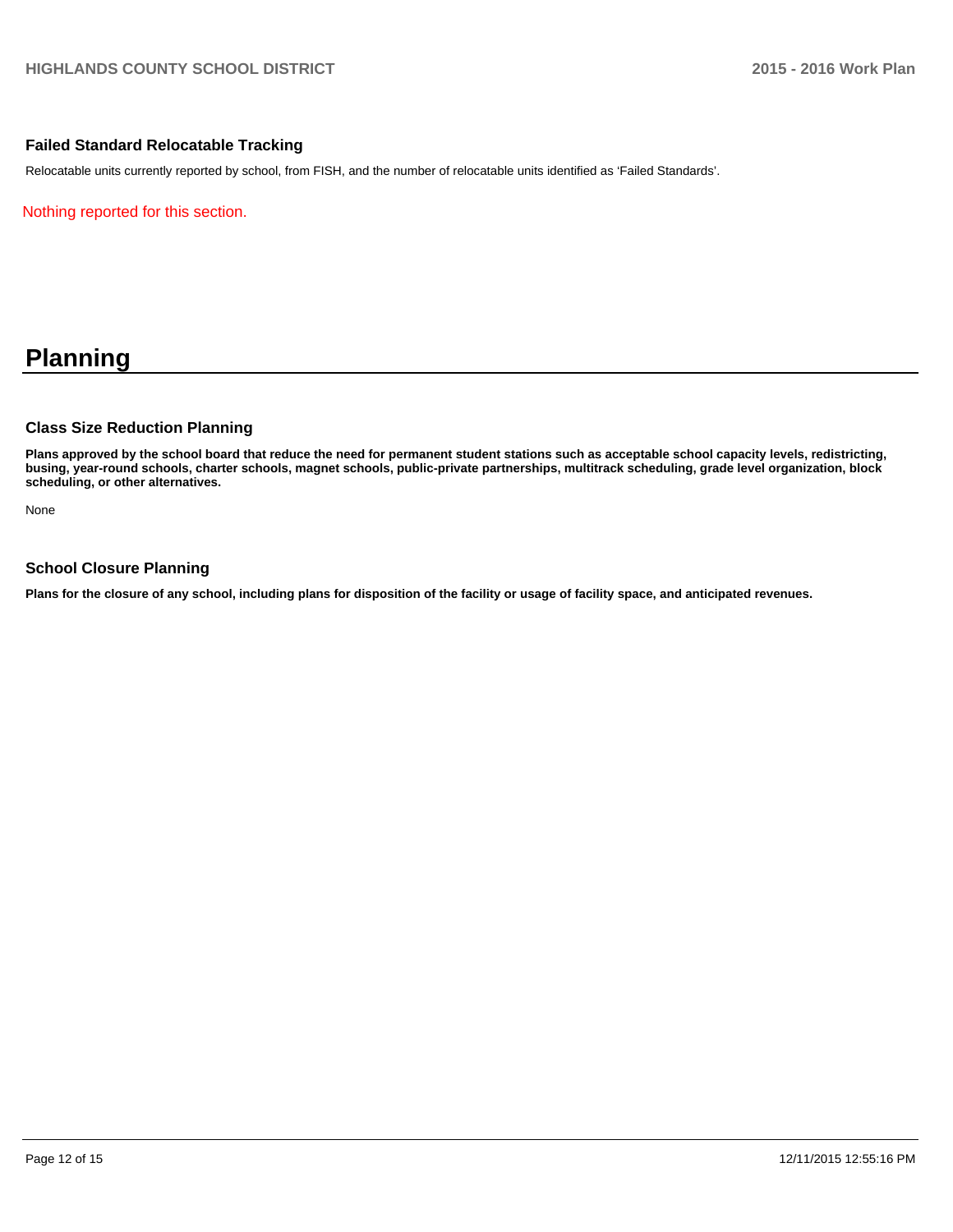# **Long Range Planning**

#### **Ten-Year Maintenance**

District projects and locations regarding the projected need for major renovation, repair, and maintenance projects within the district in years 6-10 beyond the projects plans detailed in the five years covered by the work plan.

Nothing reported for this section.

#### **Ten-Year Capacity**

Schedule of capital outlay projects projected to ensure the availability of satisfactory student stations for the projected student enrollment in K-12 programs for the future 5 years beyond the 5-year district facilities work program.

Nothing reported for this section.

#### **Ten-Year Planned Utilization**

Schedule of planned capital outlay projects identifying the standard grade groupings, capacities, and planned utilization rates of future educational facilities of the district for both permanent and relocatable facilities.

| Grade Level Projections         | <b>FISH</b><br>Student<br><b>Stations</b> | <b>Actual 2014 -</b><br>2015 FISH<br>Capacity | Actual<br>$2014 -$<br>2015<br><b>COFTE</b> | Actual 2014 - 2015<br><b>Utilization</b> | Actual 2015 - 2016 / 2024 - 2025 new<br>Student Capacity to be added/removed | Projected 2024<br>2025 COFTE | $-$ Projected 2024 -<br>2025 Utilization |
|---------------------------------|-------------------------------------------|-----------------------------------------------|--------------------------------------------|------------------------------------------|------------------------------------------------------------------------------|------------------------------|------------------------------------------|
| Elementary - District<br>Totals | 7.548                                     | 7,548                                         | 5,910.00                                   | 78.30 %                                  |                                                                              |                              | 0.00%                                    |
| Middle - District Totals        | 3.984                                     | 3,585                                         | 2,793.00                                   | 77.91 %                                  |                                                                              |                              | 0.00%                                    |
| High - District Totals          | 5.032                                     | 4,637                                         | 3.152.00                                   | 67.97 %                                  |                                                                              |                              | 0.00%                                    |
| Other - ESE, etc                | 36                                        |                                               | 10.00                                      | $0.00\%$                                 |                                                                              |                              | 0.00%                                    |
|                                 | 16,600                                    | 15,770                                        | 11,865.00                                  | 75.24 %                                  |                                                                              |                              | 0.00%                                    |

**Combination schools are included with the middle schools for student stations, capacity, COFTE and utilization purposes because these facilities all have a 90% utilization factor. Use this space to explain or define the grade groupings for combination schools.**

NONE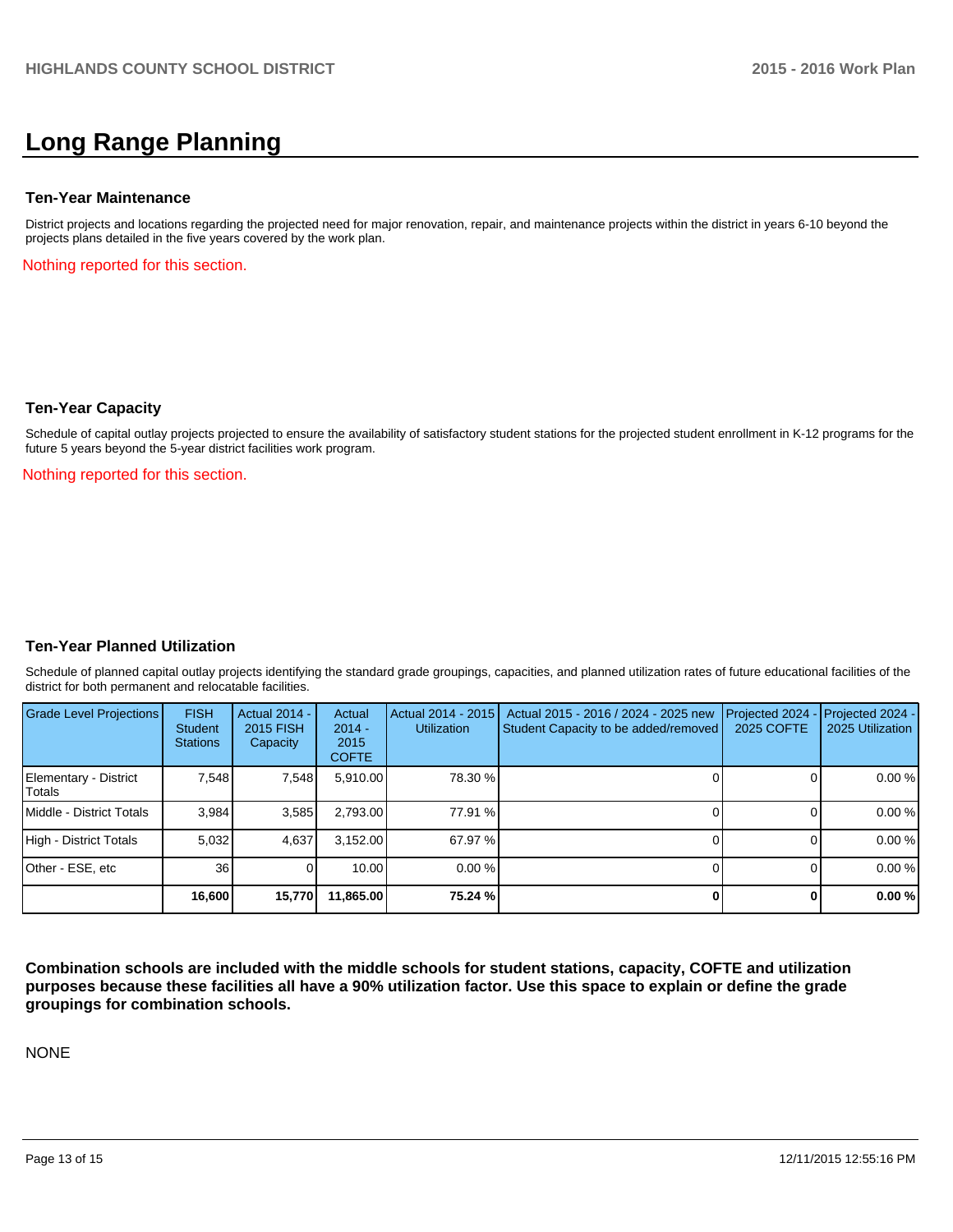#### **Ten-Year Infrastructure Planning**

**Proposed Location of Planned New, Remodeled, or New Additions to Facilities in 06 thru 10 out years (Section 28).**

**NONE** 

Plans for closure of any school, including plans for disposition of the facility or usage of facility space, and anticipated revenues in the 06 thru 10 out **years (Section 29).**

**NONE** 

#### **Twenty-Year Maintenance**

District projects and locations regarding the projected need for major renovation, repair, and maintenance projects within the district in years 11-20 beyond the projects plans detailed in the five years covered by the work plan.

Nothing reported for this section.

### **Twenty-Year Capacity**

Schedule of capital outlay projects projected to ensure the availability of satisfactory student stations for the projected student enrollment in K-12 programs for the future 11-20 years beyond the 5-year district facilities work program.

Nothing reported for this section.

#### **Twenty-Year Planned Utilization**

Schedule of planned capital outlay projects identifying the standard grade groupings, capacities, and planned utilization rates of future educational facilities of the district for both permanent and relocatable facilities.

| <b>Grade Level Projections</b>   | <b>FISH</b><br><b>Student</b><br><b>Stations</b> | <b>Actual 2014 -</b><br>2015 FISH<br>Capacity | Actual<br>$2014 -$<br>2015<br><b>COFTE</b> | Actual 2014 - 2015<br><b>Utilization</b> | Actual 2015 - 2016 / 2034 - 2035 new<br>Student Capacity to be added/removed | Projected 2034<br>2035 COFTE | Projected 2034 -<br>2035 Utilization |
|----------------------------------|--------------------------------------------------|-----------------------------------------------|--------------------------------------------|------------------------------------------|------------------------------------------------------------------------------|------------------------------|--------------------------------------|
| Elementary - District<br> Totals | 7.548                                            | 7,548                                         | 5,910.00                                   | 78.30 %                                  |                                                                              | 5,910                        | 78.30 %                              |
| Middle - District Totals         | 3.984                                            | 3,585                                         | 2.793.00                                   | 77.91 %                                  |                                                                              | 2.793                        | 77.91 %                              |
| High - District Totals           | 5.032                                            | 4,637                                         | 3,152.00                                   | 67.97 %                                  |                                                                              | 3.152                        | 67.97 %                              |
| Other - ESE, etc                 | 36                                               |                                               | 10.00                                      | 0.00%                                    |                                                                              | 10 <sup>1</sup>              | 0.00%                                |
|                                  | 16,600                                           | 15,770                                        | 11,865.00                                  | 75.24 %                                  |                                                                              | 11,865                       | 75.24 %                              |